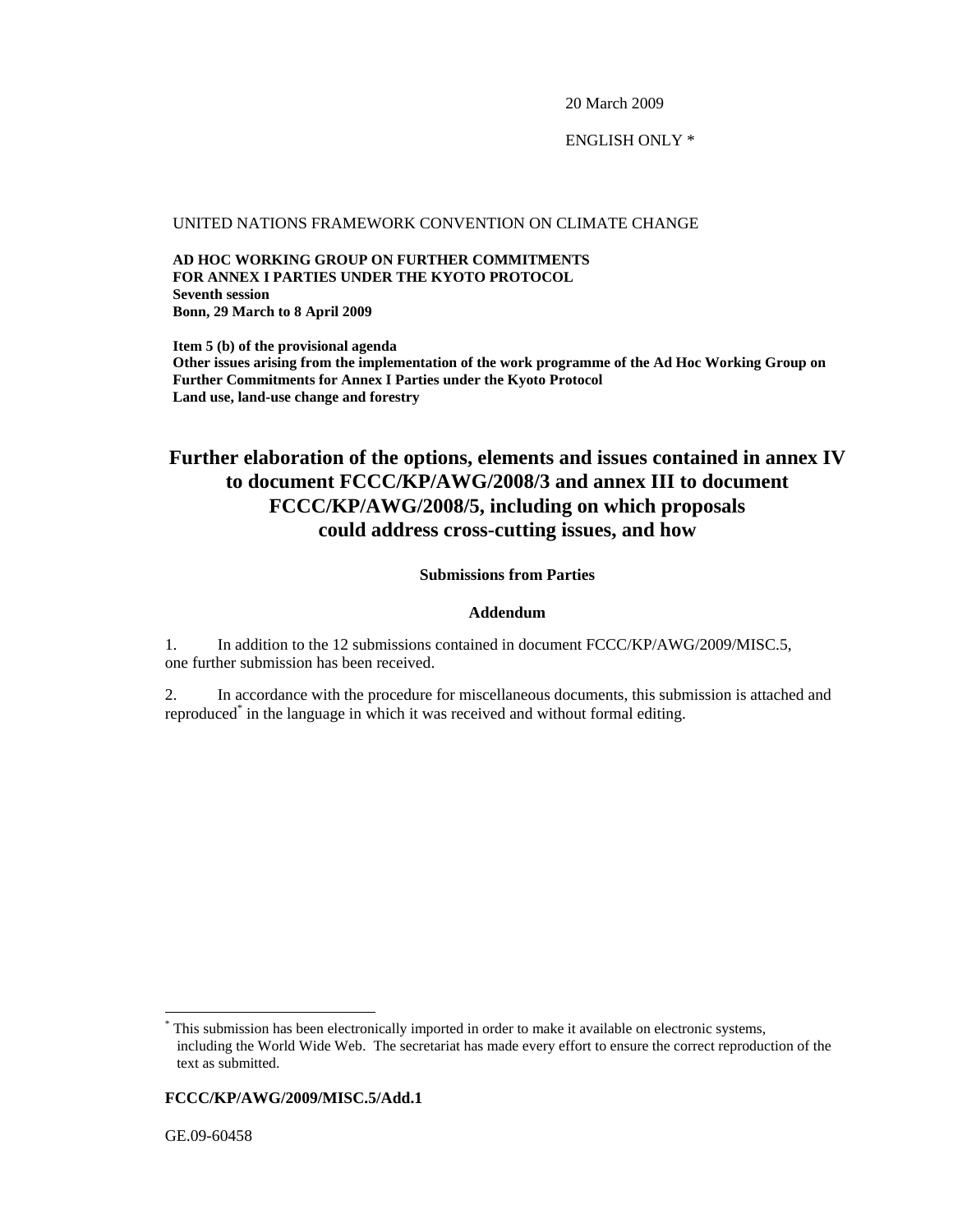#### SUBMISSION FROM TUVALU

### **Tuvalu submission on definitions, modalities, rules and guidelines for the treatment of land use, land-use change and forestry (LULUCF) in the second commitment period (AWG-KP)**

Tuvalu welcomes the opportunity to make a submission on views and proposals for further elaboration of the options, elements and issues contained in annex III to the report of the first part of the sixth session, and annex IV to the report of the resumed fifth session, including views on how and which proposals address cross-cutting issues FCCC/KP/AWG/2008/L.19.

Tuvalu has proposed decision text based on Decision 16/CMP.1. The reason for maintaining continuity with Decision 16/CMP.1 is to provide a certain level of continuity with the accounting framework that has already been established. This is also due to the fact that accounting elements of Decision 16/CMP.1 extend beyond the first commitment period. In essence this means that activity-based accounting shall continue. The new decision maintains the "principles" that were established in the original decision. These principles are important in the context of LULUCF rules and are clearly relevant beyond the first commitment period. The definitions found in Article 16/CMP.1 have been retained to ensure continuity. Some new definitions have been added. The limitation on eligible activities under Article 12 has been retained. The reason for this is described below.

The Tuvalu decision is consistent with the existing provisions of the Kyoto Protocol.

It is the view of Tuvalu that additional activities can be added to Article 3.4 without the need for an amendment, so long as these additional activities are consistent with the activity-based, accounting framework established under Article 3.4.

Some modifications have been made to the original 16/CMP.1 decision text. This is for a number of reasons:

(a) Some unforseen adverse consequences have arisen as a result of the original decision. The new decision attempts to rectify these adverse consequences.

(b) In Decision 16/CMP.1, some accounting rules were developed to suit the needs of individual countries. These provisions should no longer be necessary as it is assumed that the CMP will agree on the rules before new targets are set for Annex I Parties. Therefore all Parties should be subject to the same set of rules. Once these rules are established each Party can then consider the implications for its target setting, rather than the reverse.

(c) New activities have been included for Article 3, paragraph 4 to ensure balanced accounting and to provide opportunities for producer countries to account for a limited, but manageable, set of harvested wood products. This is in recognition of the fact that wood products are important in storing carbon, but it is also a recognition that accounting for harvested wood products is not simple, therefore a limited accounting set has been established;

(d) A special rule has been added to provide a limited, but important demand-side measure for addressing deforestation and forest degradation in developing countries.

(e) Additional rules have been established to account for the environmental and social consequences of accounting for carbon in LULUCF activities.

(f) Additional rules have been included to account for the effects of *force majeure*, therefore providing greater opportunities for Parties to elect Article 3 paragraph 4 activities.

Having read various reviews of the initial reports of a number of Annex I Parties, Tuvalu is concerned that there are many reporting inconsistencies and inaccuracies associated with land use, land-use change and forestry. This tends to suggest that rules for reporting and accounting for LULUCF activities must be clearly defined and limited to what can be effectively reported and accounted for. Subsequently new proposals by some Parties with respect to reporting and accounting for LULUCF activities are considered inadvisable.

#### **Details of the Changes to Decision 16/CMP.1 are hereby explained:**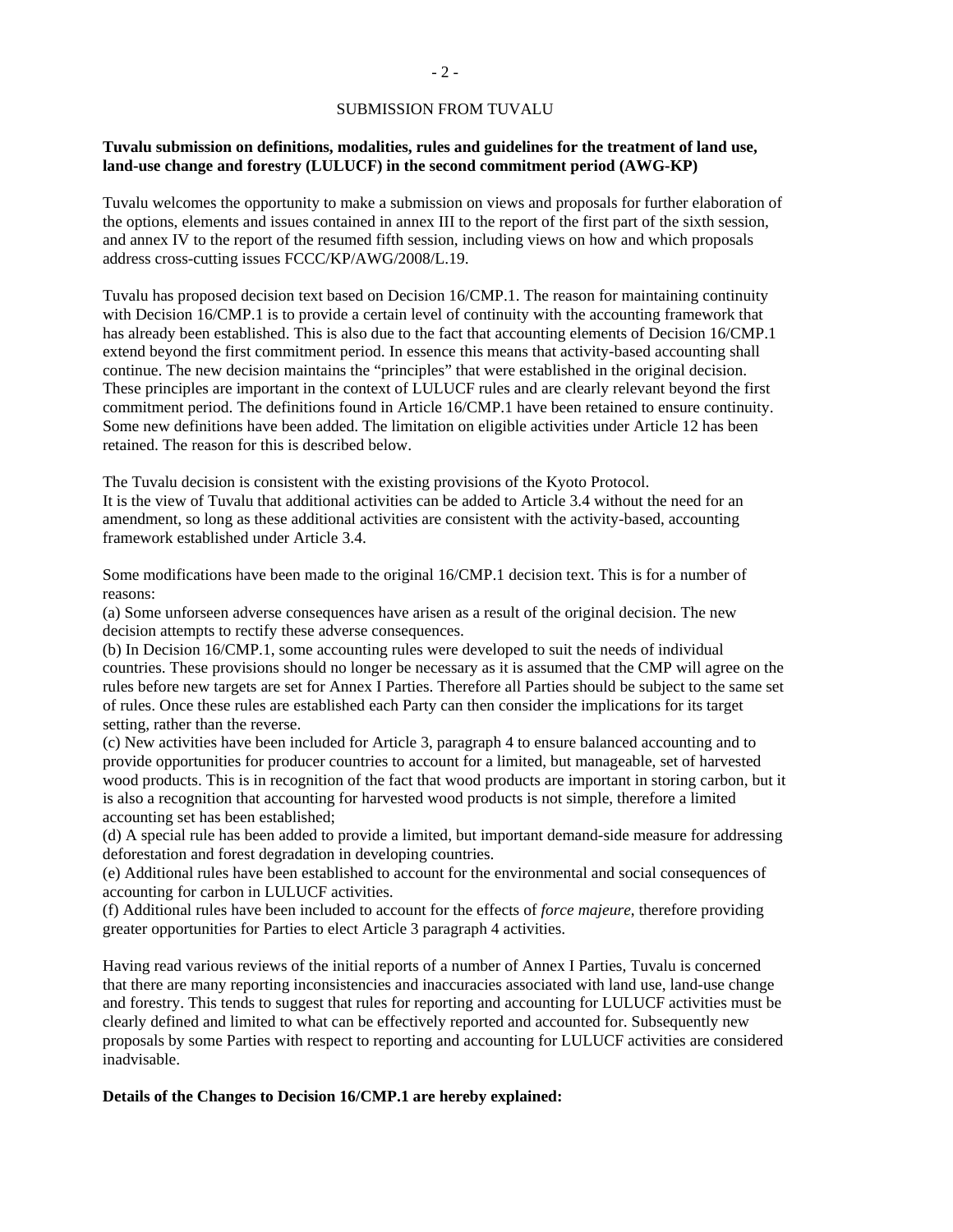There is a recognition of Decision 16/CMP.1;

- New references to the second commitment and subsequent commitment periods have been added;
- The definitions from 16/CMP.1 have been retained for consistency of accounting. They have been rearranged alphabetically (using English as the basis);
- A new activity known as "devegetation" has been included. It is defined and added as a "required activity to be accounted" under Article 3.4. This provides a better accounting of emissions from the LULUCF sector and creates some balance with the "revegetation" (even though revegetation remains an elected activity);
- A definition for "*force majeure*" has been added. This allows for Parties that elect Article 3.4 activities to have an accounting "time-out" if land under their accounting framework is subject to force majeure during the commitment period. It also established a time out for countries that have experienced a force majeure since 1990, so that they do not receive an imbalanced benefit from the regrowth of carbon stocks up to and during the second commitment period, yet faced major emissions since 1990. The definition of force majeure is specific to the LULUCF accounting framework. It hopefully resolves some of the inconsistencies created by the IPCC's managed and unmanaged concept. The force majeure or "time out" concept allows all non anthropogenic emissions to be addressed on all lands, whether managed or not. It does not account for indirect effects. These are accounted for in other ways (see below)
- "Forest biomass decline" has been added as "required activity to be accounted" under Article 3.4. This activity attempts to pick up the unintended consequence of the definition of "forest" whereby a forest may experience a decline in carbon stocks without the definition of deforestation being triggered. As a consequence, significant emissions may have not been accounted for in the first commitment period. Forest biomass decline is a similar concept to forest degradation, without the unnecessary connotations of the term "degradation".
- "Harvested wood products are defined. They do not include products such as oils and fuel wood which are used as replacements for fossil fuels.
- "Harvested wood product management" has been added as an electable activity under Article 3.4. It is defined as harvested wood product management (HWPM) so as to be consistent with the activity based accounting framework established in Article 3.4. The accounting system for HWPM is described below.
- "Time out" has been added to the list of definitions and is intended to allow Parties to temporarily exclude land from the accounting system where such land has been subject to a force majeure.
- A new category of Article 3.4 activities is prescribed. This establishes a set of activities that shall be accounted for in the second and subsequent commitment periods and hence are not electable. These prescribed activities include: forest biomass decline, devegetation and the import of harvested wood products from developing countries. The first two activities aim to pick up emissions from the land use and forestry sector that may have been omitted in the first commitment period and hence bring about more balanced accounting of emissions and removals. The third activity is aimed at providing a mechanism to contribute to reducing emissions from deforestation and forest degradation in developing countries. (See description below).
- Provisions relating to Article 3.3 remain as they were in 16/CMP.1 except for the debit-credit rule (paragraph 3 of the Annex to 16/CMP.1). This accounting anomaly is no longer appropriate as accounting rules are being standardised without particular concessions for certain countries. Furthermore, as some credits will be available for harvested wood products this provision becomes superfluous. The context year of 1990 would remain.
- The paragraph in 16/CMP1 (paragraph 5 of the Annex) concerning harvest or forest disturbance will be retained, however loss of carbon stocks from harvesting or forest disturbance will be accounted for under the provisions relating to 'forest biomass decline'.
- As described above, new prescribed activities have been added to Article 3.4
- A new category of electable activity, "harvested wood product management" has been added to the list of electable Art 3.4 activities;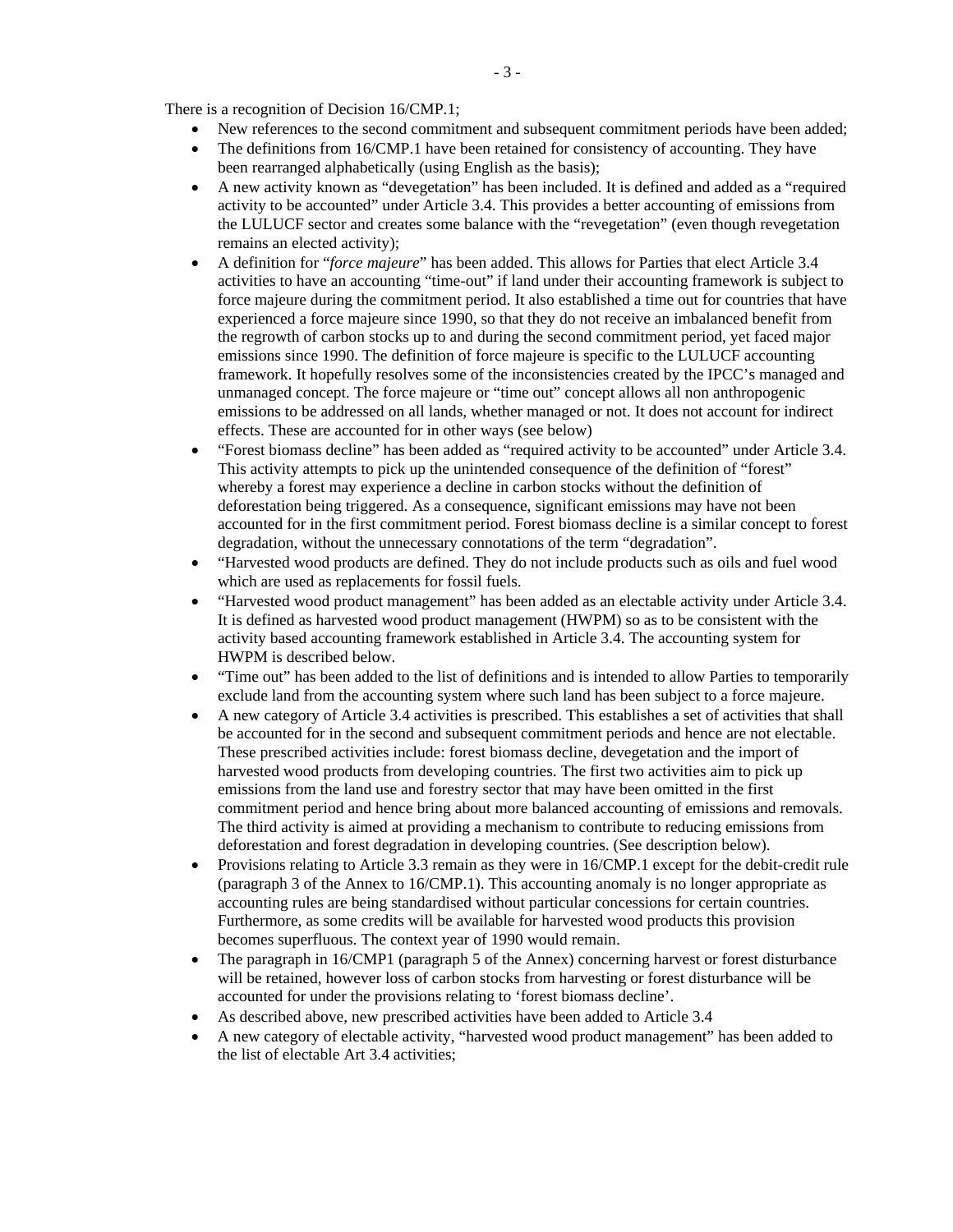- Forest management has been added to the list of activities that are subject to commitment period relevant net-net accounting. Commitment period net-net accounting is relative to actions taken during the commitment period, rather actions relative to 1990. This is based on the presumption that accounting procedures for LULUCF may be more advanced in 2012 than it was in 1990. It also ensures that accounting is attributable to commitment period actions only. Using commitment period net-net accounting is a method to partially factor out indirect effects, such as nitrogen deposition etc. It does not effectively address the age class structure issue. The age class structure issue is an unavoidable artefact of the 1990 accounting framework of the Kyoto Protocol and is not easily resolved without complex and difficult to verify accounting methods such as forward project baselines. Time-out provisions and some accounting for harvested wood products may help to offset some disadvantages for countries with old age class forests. The rule regarding a cap on forest management (paragraph 11 of 16/CMP.1) has been deleted as the consequences of indirect effects are at least substantially addressed by net-net commitment period accounting.
- The rule regarding offsetting Art 3.4 activities against Art 3.3 activities (paragraph 10 of 16/CMP.1) has been deleted. This first commitment period rule is not consistent with effective GHG accounting as this was primarily inserted to suit the circumstances of a limited number of countries. Uniform accounting rules for all countries makes this rule redundant.
- A new "time out" section has been added to allow countries who have suffered from a force majeure to exclude land subject to the effects of the force majeure from the accounting system until the carbon stocks have returned to the original state. Parties would need to show that the force majeure is not human induced. This means that certain forest fires would not be considered force majeure.
- Harvested wood products will be allowed to be accounted for subject to a number of conditions. HWPs can only be accounted for through the following activities:
	- (i) from reforestation and then forest biomass decline activities;
	- (ii) forest management activities

HWPs from deforestation activities shall not be counted. Nor should salvage timber taken from force majeur events as this would imbalance "time out" provisions.

As a means of simplifying accounting only a limited set of HWPs will be permitted. These are relatively long lived HWPs. Furthermore once a HWP leaves the country where it was grown it will be counted as an emission. This simplifies that accounting system and makes it far more transparent and verifiable. Accounting for HWP is based on a formula whereby all emissions from residuals and non-HWPs short-lived wood products and a decay calculation from HWPs produced during the commitment period are subtracted from the annual growth increment from eligible forests. The remainder are accountable HWPs.

- Eligible activities and accounting rules for the Clean Development Mechanism remain the same as for the first commitment period. Concerns about non-permanence, uncertainties, leakage and measurement remain. There is one slight change and this states afforestation and reforestation on natural grasslands and shrublands will not be eligible. This is to ensure that biodiversity considerations in natural ecosystems are not adversely affected by the definition of afforestation and reforestation.
- A new provision has been added to account for the import of wood products from Non Annex I Parties. It aims to create a carbon cost for the import of wood products derived from deforestation and forest degradation activities. It establishes a certification system as a means of supporting sustainable forest management. This is a system to apply a demand side measure to reduce emissions from deforestation and forest degradation in developing countries. While on the surface, this provision may appear discriminatory because it only relates to Non Annex I wood products, the fact remains that emissions from deforestation and forest degradation are accounted for in Annex I Parties at the time of deforestation. Furthermore it is proposed not to account for the import of harvested wood products from Annex I Parties.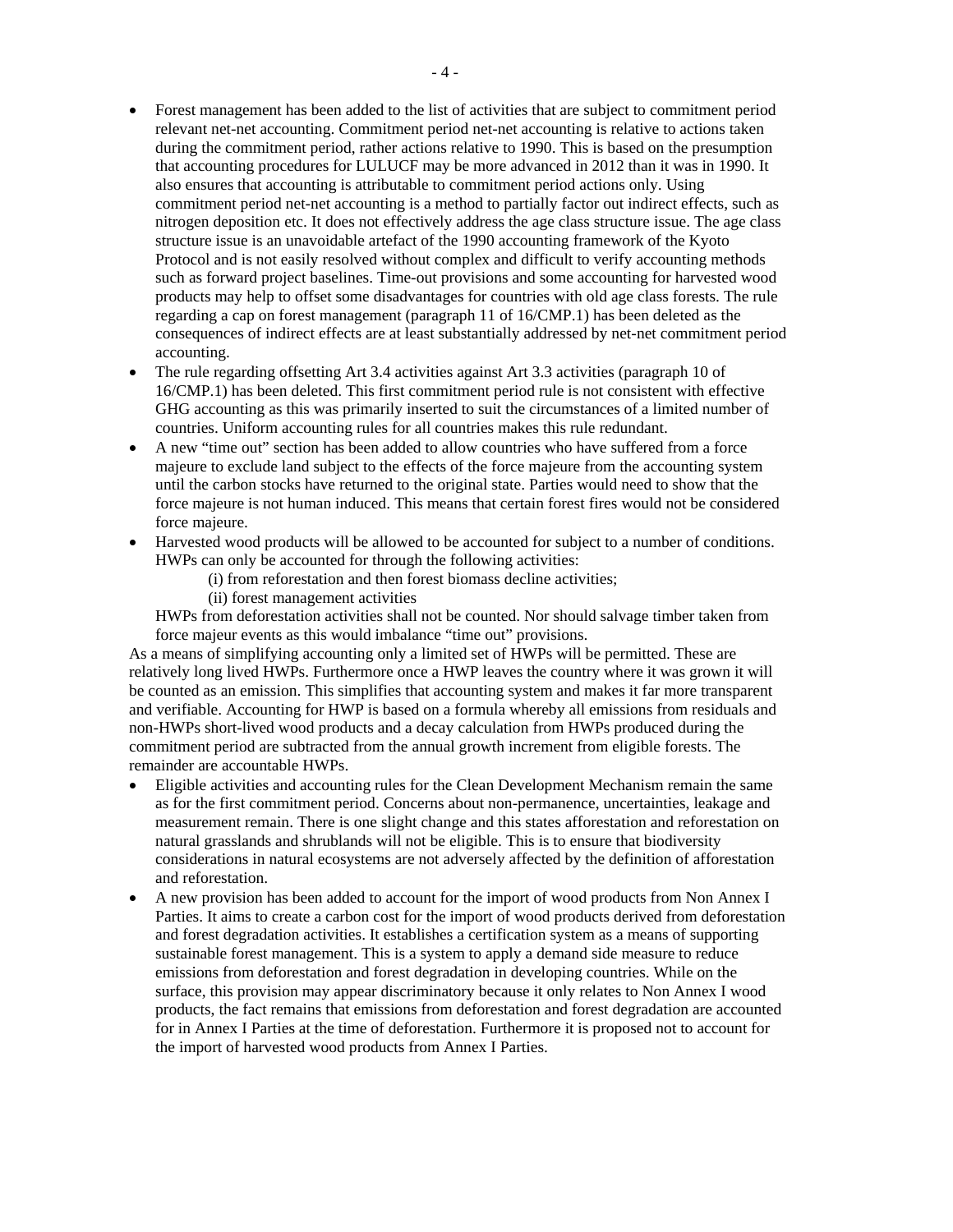# **Decision X/CMP.4 Land use, land-use change and forestry**

*The Conference of the Parties serving as the meeting of the Parties to the Kyoto Protocol,* 

*Affirming* that the implementation of land use, land-use change and forestry activities included under the provisions of the Kyoto Protocol shall be consistent with the objectives and principles of, and any decisions taken under, the United Nations Framework Convention on Climate Change and its Kyoto Protocol,

*Having considered* decision 11/CP.7 adopted by the Conference of the Parties at its seventh session,

*Having further considered* decision 16/CMP.1 adopted by the Conference of Parties serving as the Meeting of Parties at its first session;

1. *Affirms* that the following principles govern the treatment of land use, land-use change and forestry activities:

(a) That the treatment of these activities be based on sound science

(b) That consistent methodologies be used over time for the estimation and reporting of these activities

(c) That the aim stated in Article 3, paragraph 1, of the Kyoto Protocol not be changed by accounting for land use, land-use change and forestry activities

(d) That the mere presence of carbon stocks be excluded from accounting

(e) That the implementation of land use, land-use change and forestry activities contributes to the conservation of biodiversity and sustainable use of natural resources

(f) That accounting for land use, land-use change and forestry does not imply a transfer of commitments to a future commitment period

(g) That reversal of any removal due to land use, land-use change and forestry activities be accounted for at the appropriate point in time

(h) That accounting excludes removals resulting from: (i) elevated carbon dioxide concentrations above their pre-industrial level; (ii) indirect nitrogen deposition; and (iii) the dynamic effects of age structure resulting from activities and practices before the reference year;

2. *Decides* that good practice guidance, and methods to estimate, measure, monitor and report changes in carbon stocks and anthropogenic greenhouse gas emissions by sources and removals by sinks resulting from land use, land-use change and forestry activities, as developed by the Intergovernmental Panel on Climate Change, shall be applied by Parties, if decided in accordance with relevant decisions of the Conference of the Parties and the Conference of the Parties serving as the meeting of the Parties to the Kyoto Protocol;

3. *Decides* that anthropogenic greenhouse gas emissions by sources and removals by sinks shall be accounted for in accordance with the annex to the present decision and reported in annual inventories and reviewed in accordance with relevant decisions relating to Articles 5, 7 and 8 of the Kyoto Protocol, and consistent with Good Practice Guidance on Land Use Change and Forestry, as appropriate, and any future elaboration of these guidelines, or parts of them, and any good practice guidance on land-use change and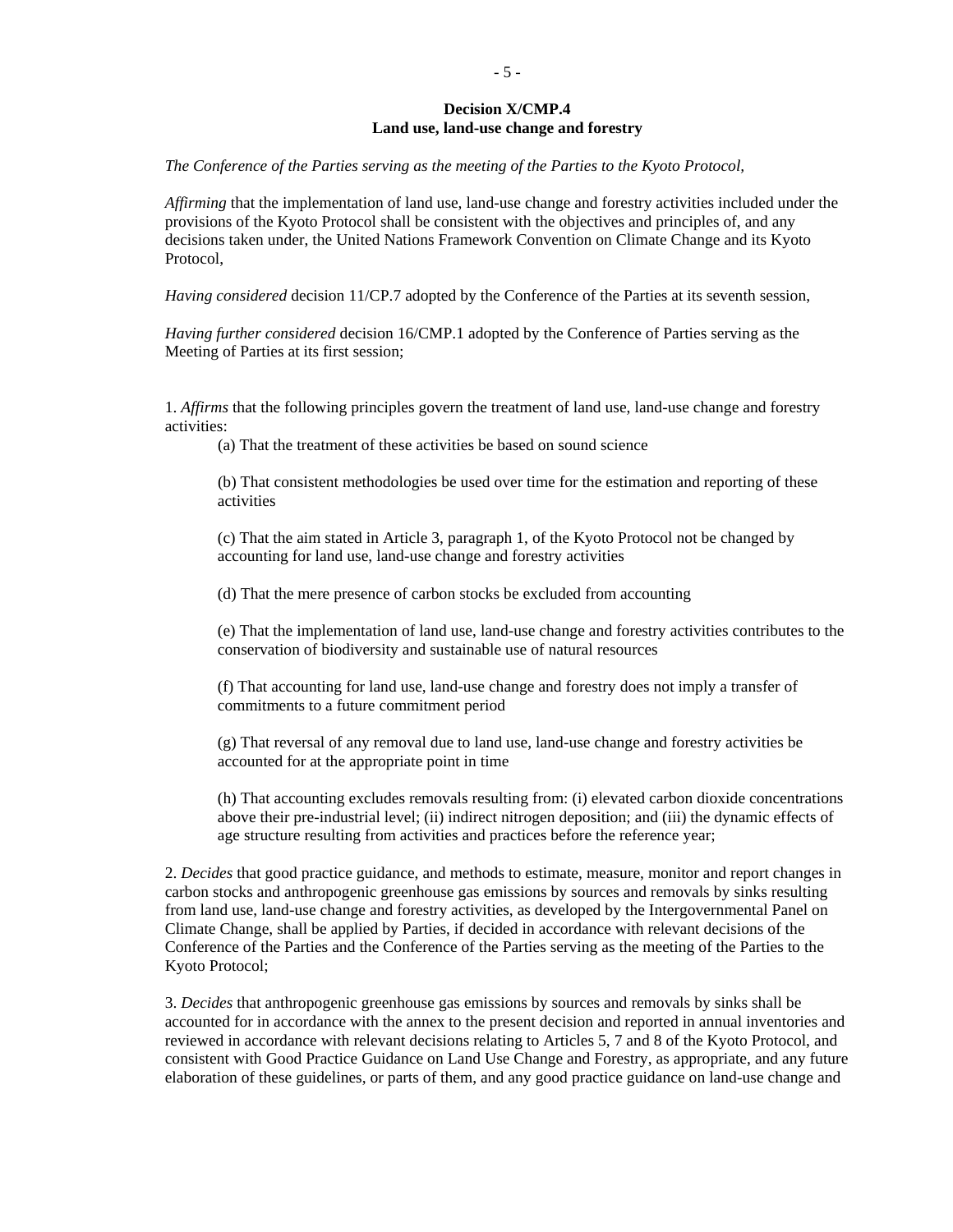Parties serving as the meeting of the Parties to the Kyoto Protocol;

- 6 -

4. *Adopts* the definitions, modalities, rules and guidelines relating to land use, land-use change and forestry activities under Articles 3, 6 and 12 of the Kyoto Protocol contained in the attached annex for application in the second commitment period and where relevant in any further commitment period.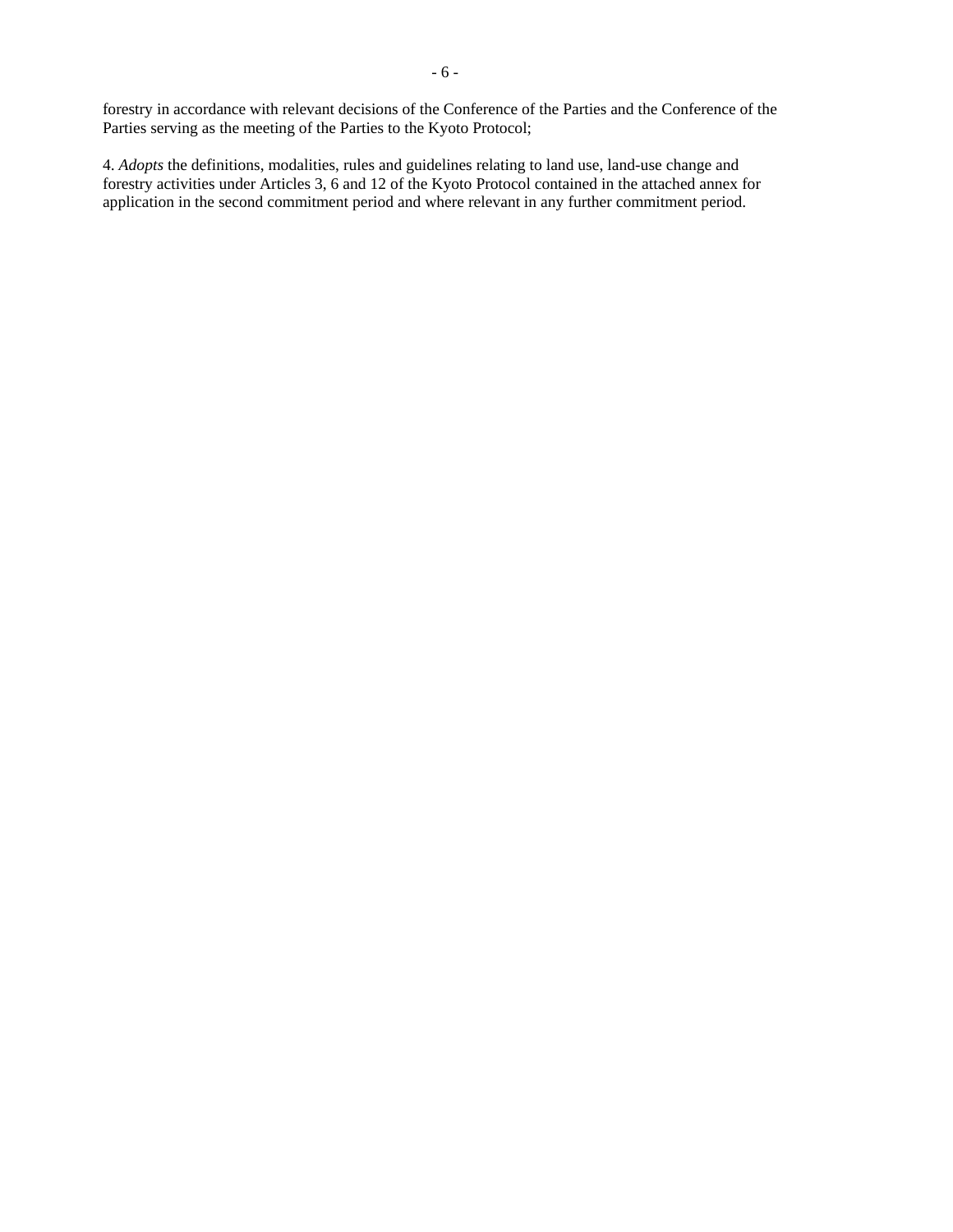### ANNEX

# **Definitions, modalities, rules and guidelines relating to land use, land-use change and forestry activities under the Kyoto Protocol**

### **A. Definitions**

 $\overline{a}$ 

1. For land use, land-use change and forestry activities under Article 3, paragraphs  $3<sup>1</sup>$  and 4, the following definitions shall apply:

(a) "Afforestation" is the direct human-induced conversion of land that has not been forested for a period of at least 50 years to forested land through planting, seeding and/or the human-induced promotion of natural seed sources;

(b )"Cropland management" is the system of practices on land on which agricultural crops are grown and on land that is set aside or temporarily not being used for crop production

(c) "Certified Sustainable Forest Management" is socially just and ecologically responsible management of forests that has been certified, and that such certification has been considered by SBSTA and subsequently approved by the Conference of Parties serving as the meeting of Parties and is based on the criteria provided for in this Annex;

(d) "Deforestation" is the direct human-induced conversion of forested land to non-forested land

(e) "Devegetation" is a human-induced loss of carbon stocks of vegetation that does not meet the definition of forests. It includes the loss of vegetation on land, whether covered by water or not, and shall includes areas of land or land covered by water that is a minimum area of 0.05 hectares. Devegetation includes both living and non-living biomass and includes above

ground and below ground biomass, including, *inter alia*, peat, swamp vegetation, shrubs, grasslands, sea grasses, mangroves, and sea weeds.

(f) "Forest" is a minimum area of land of 0.05–1.0 hectare with tree crown cover (or equivalent stocking level) of more than 10–30 per cent with trees with the potential to reach a minimum height of 2–5 metres at maturity in situ. A forest may consist either of closed forest formations where trees of various storeys and undergrowth cover a high proportion of the ground or open forest. Young natural stands and all plantations which have yet to reach a crown density of 10–30 per cent or tree height of 2–5 metres are included under forest, as are areas normally forming part of the forest area which are temporarily unstocked as a result of human intervention such as harvesting or natural causes but which are expected to revert to forest

(g) "Forest biomass decline" is a human-induced activity leading to a decrease in carbon stocks and/or greenhouse gas emissions on forested land remaining forested land. It includes losses of carbon stocks or emissions from both living and non living biomass and includes both above-ground and below-ground biomass ;

(h) "*Force majeure*" means, for the purposes of this decision, an extraordinary event or circumstance that is beyond the control of Parties, and may include, wildfire, severe pest outbreak, flooding, landslide, volcano, earthquake, or severe wind storm. *Force majeure* is not intended to excuse negligence or other malfeasance of a Party.

 $<sup>1</sup>$ : "Article" in this annex refers to an Article of the Kyoto Protocol, unless otherwise specified.</sup>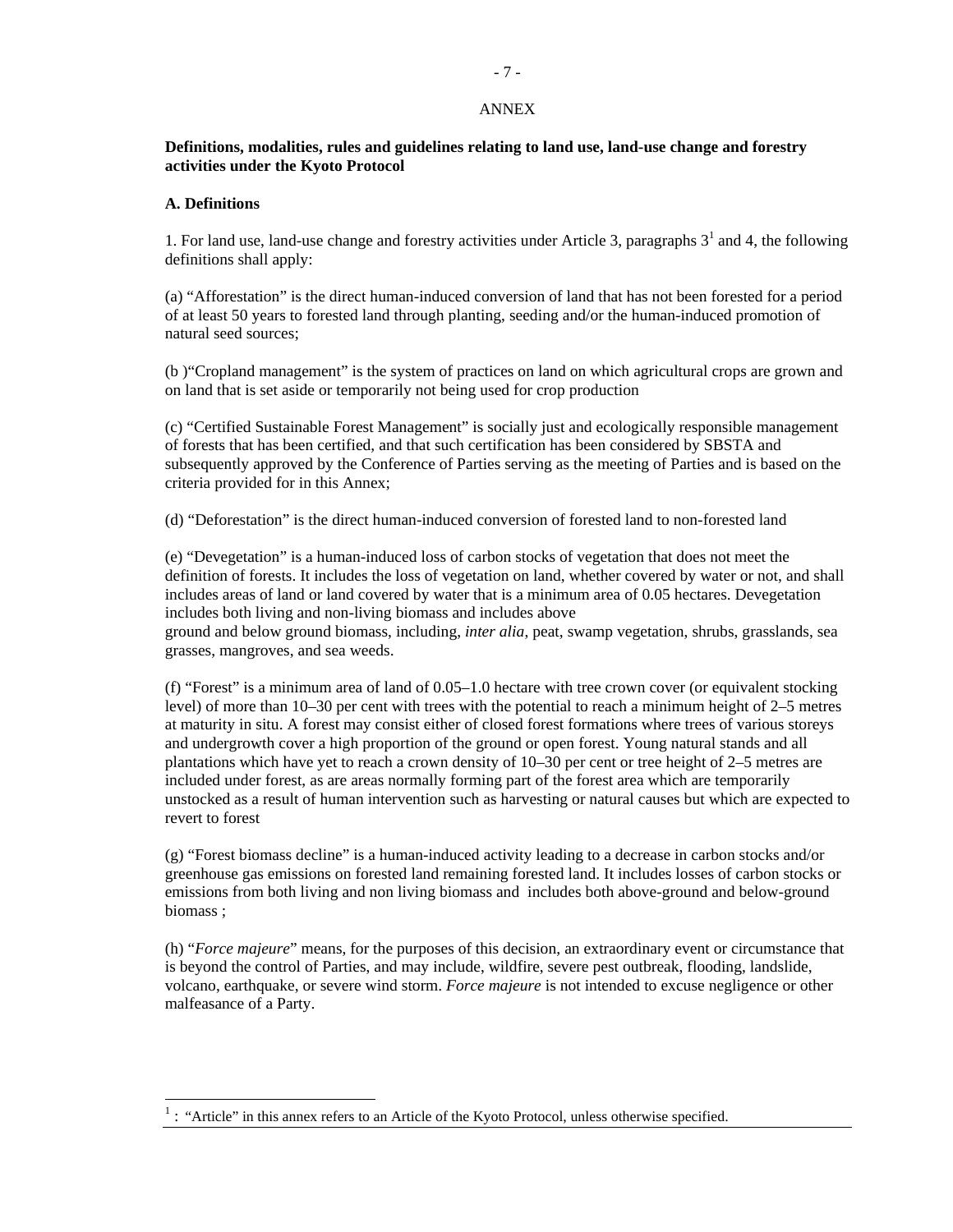(i) "Forest management" is a system of practices for stewardship and use of forest land aimed at fulfilling relevant ecological (including biological diversity), economic and social functions of the forest in a sustainable manner

(j) "Grazing land management" is the system of practices on land used for livestock production aimed at manipulating the amount and type of vegetation and livestock produced.

(k)"Harvested wood products" are carbon-based products derived from forests and include timber, wood, ply, chipboard, but does not include sawdust, cardboard, wood chips, paper or other short-lived wood based products. It does not include combustible products used as fuel, such as fuel wood or other fuel types such oils, hydrocarbons or alcohols derived from forest products.

(l) "Harvested wood product management" is the system of practices that result in the short term or long term storage of carbon stocks in harvested wood products within the country of origin of forests where the wood products were grown;

(m) "Importing harvested wood products" is the system of practices associated with importing harvested wood products from Non Annex I Parties;

(n) "Reforestation" is the direct human-induced conversion of non-forested land to forested land through planting, seeding and/or the human-induced promotion of natural seed sources, on land that was forested but that has been converted to non-forested land. For the second commitment period, reforestation activities will be limited to reforestation occurring on those lands that did not contain forest on 31 December 1989

(o) "Revegetation" is a direct human-induced activity to increase carbon stocks on sites through the establishment of vegetation that covers a minimum area of 0.05 hectares and does not meet the definitions of afforestation and reforestation contained here

(p)"Time out" is a period of time where accounting for land has been suspended as a result of a force majeure.

(q)"Non Annex I wood products" includes wood products originally grown in Parties not included in Annex I and shall include all carbon-based products derived from forests and shall include timber, wood, ply, chipboard, sawdust, cardboard, wood chips, paper. It shall include combustible products used as fuel, such as fuel wood or other fuel types such oils, hydrocarbons or alcohols derived from forest products.

### **B. Article 3, paragraph 3**

2. For the purposes of Article 3, paragraph 3, eligible activities are those direct human-induced afforestation, reforestation and/or deforestation activities that meet the requirements set forth in this annex and that started on or after 1 January 1990 and before 31 December of the last year of the commitment period.

3. For the purposes of determining the area of deforestation to come into the accounting system under Article 3, paragraph 3, each Party shall determine the forest area using the same spatial assessment unit as is used for the determination of afforestation and reforestation, but not larger than 1 hectare.

4. Each Party included in Annex I shall report, in accordance with Article 7, on how harvesting or forest disturbance that is followed by the re-establishment of a forest is distinguished from deforestation. This information will be subject to review in accordance with Article 8.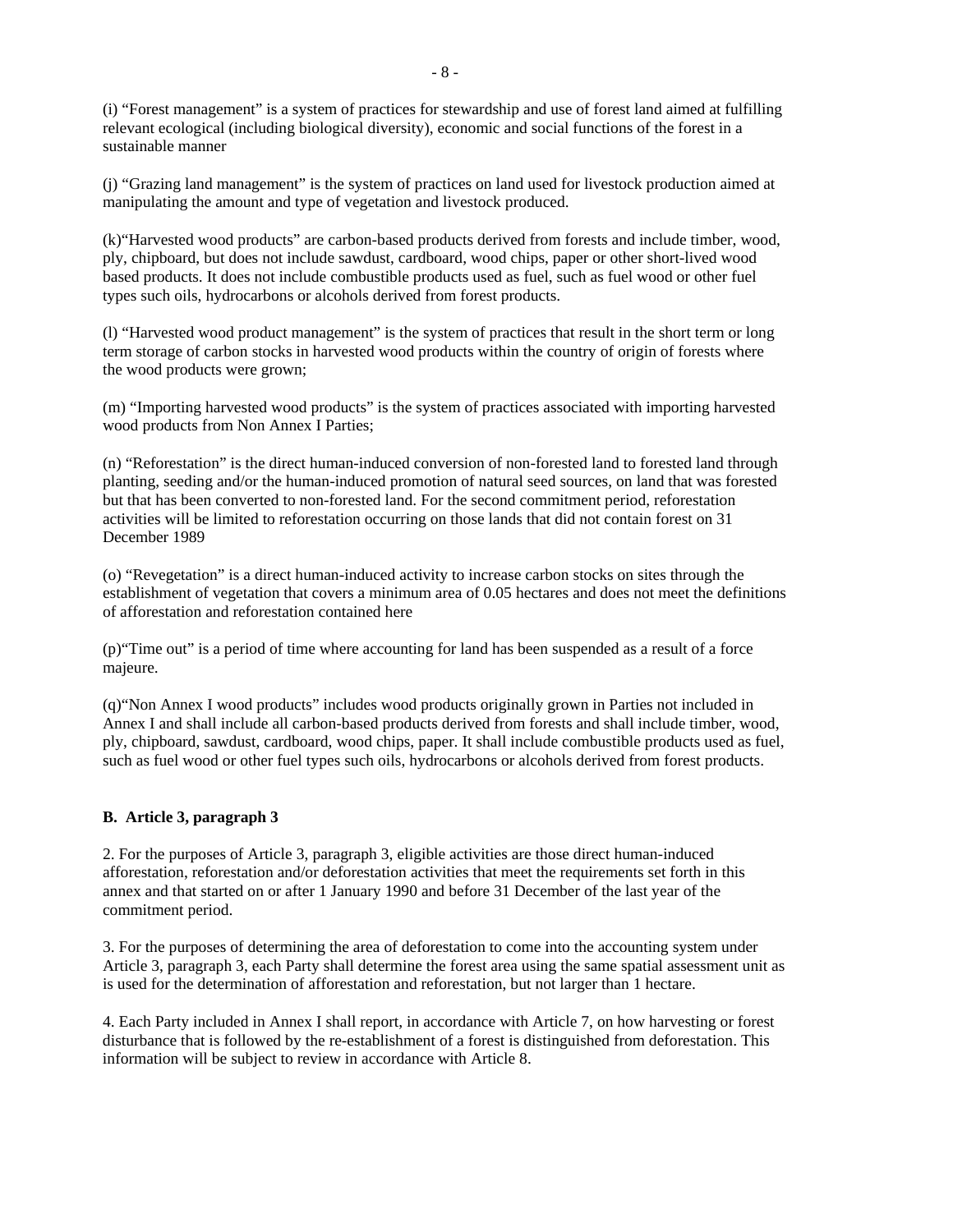### **C. Article 3, paragraph 4 activities requiring accounting**

5. A Party included in Annex I shall account for anthropogenic greenhouse gas emissions by sources resulting from forest biomass decline;

6. A Party included in Annex I shall account for anthropogenic greenhouse gas emissions by sources resulting from devegetation;

7. A Party included in Annex I shall account for importing of harvested wood products that have originated from a Non Annex I Party in a manner prescribed in paragraphs X-Y below;

8. For the second commitment period, accountable anthropogenic greenhouse gas emissions by sources resulting from forest biomass decline, shall be equal to anthropogenic greenhouse gas emissions by sources and removals by sinks associated with forest biomass decline, in the commitment period, less five times the anthropogenic greenhouse gas emissions by sources and removals by sinks resulting from forest biomass decline during 2012, while avoiding double accounting. The year 2012 shall be used as the reference year, whether or not the Party included in Annex I elected to account for any or all of those elected activities in the first commitment period.

9. For the second commitment period, and subject to other provisions in this annex, the additions to and subtractions from the assigned amount of a Party pursuant to Article 3, paragraphs 7 and 8, shall be equal to anthropogenic greenhouse gas emissions by sources and removals by sinks measured as verifiable changes in carbon stocks, and non-carbon dioxide greenhouse gas emissions during the period 1 January 2013 to 31 December 2017 resulting from activities under Article 3, paragraph 3. Where the result of this calculation is a net sink of greenhouse gases, this value shall be added to the assigned amount of that Party. Where the result of this calculation is a net source of greenhouse gas emissions, this value shall be subtracted from the assigned amount of that Party.

#### **D. Article 3, paragraph 4 elected activities**

10. A Party included in Annex I may choose to account for anthropogenic greenhouse gas emissions by sources and removals by sinks resulting from any or all of the following human-induced activities, other than afforestation, reforestation and deforestation, under Article 3, paragraph 4, in the second commitment period, and where relevant any subsequent commitment period: revegetation, forest management, cropland management, grazing land management, harvested wood product management, subject to the following provisions;

11. A Party included in Annex I wishing to account for elected activities under Article 3, paragraph 4, in the second commitment period, shall identify, in its report to enable the establishment of its assigned amount pursuant to Article 3, paragraphs 7 and 8, the activities under Article 3, paragraph 4, which it elects to include in its accounting for the second commitment period. Upon election, a decision by a Party will be fixed for the second commitment period.

12. A Party that elected any or all activities under Article 3 paragraph 4 in the first commitment period shall continue to account for such activities in the second and subsequent commitment periods. Such ongoing accounting shall be incorporated into the calculation of its assigned amount pursuant to Article 3, paragraphs 7 and 8.

13. During the second commitment period, a Party included in Annex I that selects any or all of the activities mentioned in paragraph 10 above shall demonstrate that such activities have occurred since 1990 and are human-induced. A Party included in Annex I shall not account for emissions by sources and removals by sinks resulting from activities under Article 3, paragraph 4, if these are already accounted for under Article 3, paragraph 3.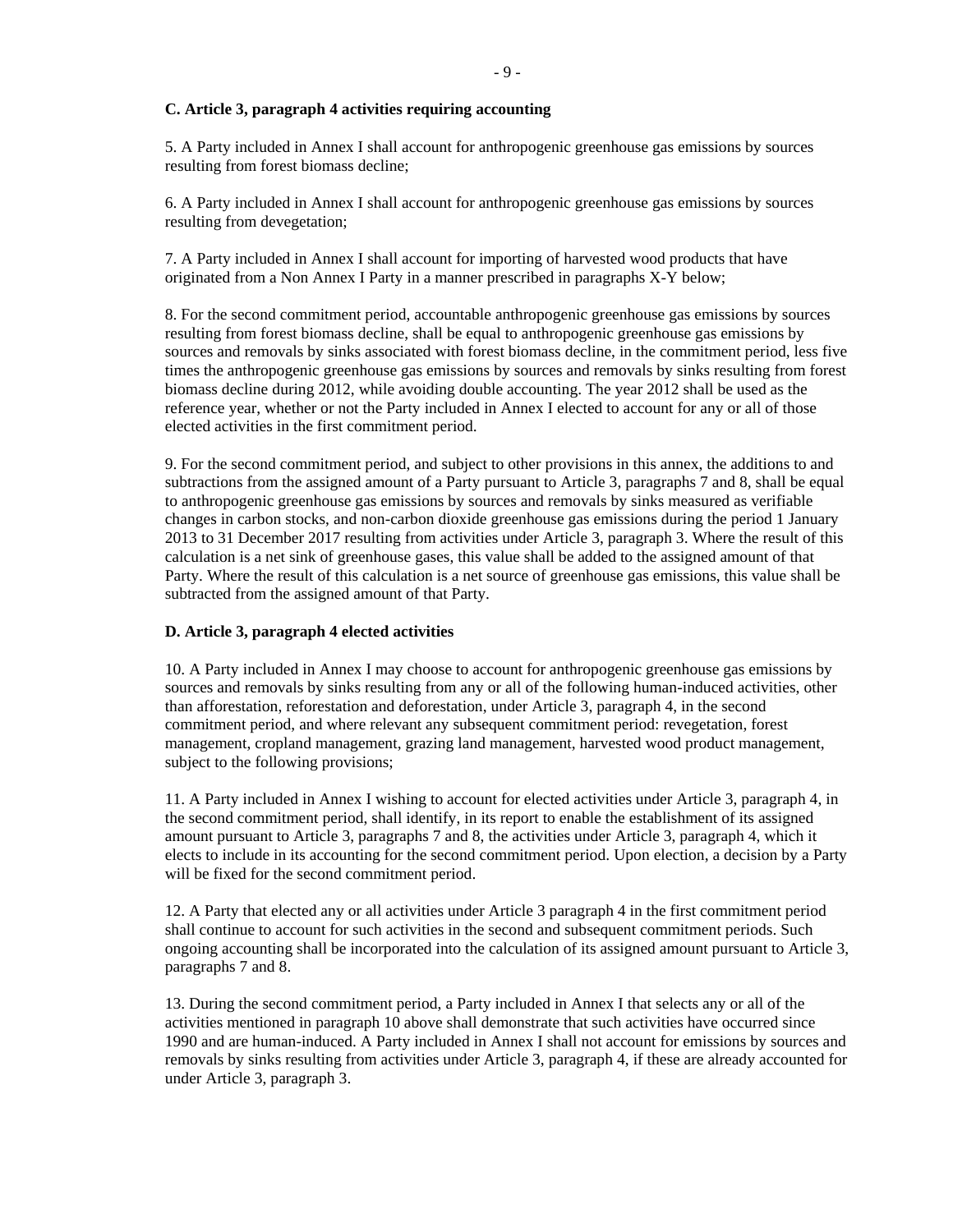14. For the second commitment period, accountable anthropogenic greenhouse gas emissions by sources and removals by sinks resulting from forest management, cropland management, grazing land management and revegetation under Article 3, paragraph 4, shall be equal to anthropogenic greenhouse gas emissions by sources and removals by sinks in the commitment period, less five times the anthropogenic greenhouse gas emissions by sources and removals by sinks resulting from these eligible activities during 2012, while avoiding double accounting. The year 2012 shall be used as the reference year, whether or not the Party included in Annex I elected to account for any or all of those elected activities in the first commitment period.

15. Accounting of anthropogenic greenhouse gas emissions by sources and removals by sinks resulting from land use, land-use change and forestry activities under Article 3, paragraphs 3 and 4, shall begin with the onset of the activity or the beginning of the commitment period, whichever comes later.

### **E. Time out**

16. A Party included in Annex I that has elected to account for any or all elected activities under Article 3, paragraph 4 and which has suffered a *force majeure* during the second commitment period or subsequent commitment periods, may seek approval from the Conference of Parties serving as the meeting of Parties to seek a time out and hence eliminate such land from the accounting system for a period of time until the carbon stocks on the explicitly geo-referenced land are returned to the state prior to the *force majeure*.

17. In making a decision whether to approve a time out for a Party, the Conference of Parties serving as the meeting of the Parties shall take into consideration the following aspects: whether the force majeure fits the definition as prescribed in this decision; how the *force majeure* was not human induced; whether the Party can provide verifiable geo-referenced information on the land subject to the force majeure; whether the Party can provide a verifiable estimate of the carbon stocks on the affected land immediately prior to the force majeure; whether the Party has provided an estimate of the time for the time out; and whether the Party is able to maintain an ongoing inventory and assessment of the recovery of carbon stocks until the end of the time out period.

18. Once land has been timed out it shall continue to be reported and accounted for during and beyond the second commitment period until such time as the land has recovered the carbon stocks to the state prior to the *force majeure*.

# **F. Use of Harvested Wood Products:**

19. A Party included in Annex I may chose to account for the use harvested wood products for harvested wood products derived from forests subject to reforestation activities since 1 January 1990 in the country of that Party and which have subsequently been subject to forest biomass decline activities during the commitment period.

20. A Party included in Annex I may also chose to account for the use of harvested wood products for such products derived from elected forest management activities if so elected in the first commitment period or elected forest management activities in the second commitment period.

21. Notwithstanding the provisions included in paragraph 34 below, imported harvested wood products from another country shall not enter the accounting system.

22. The calculation of carbon stock changes for the purposes of accounting for harvested wood products, if so elected, on land that is to be accounted for under either, reforested land or elected forest management land shall be based on the total increment of carbon stock growth in the eligible forest minus any changes in soil carbon, *minus* carbon stocks left over from timber harvest activities, *minus* carbon stocks from any wood residues from wood mills *minus* carbon stocks from wood products used for the purposes of paper,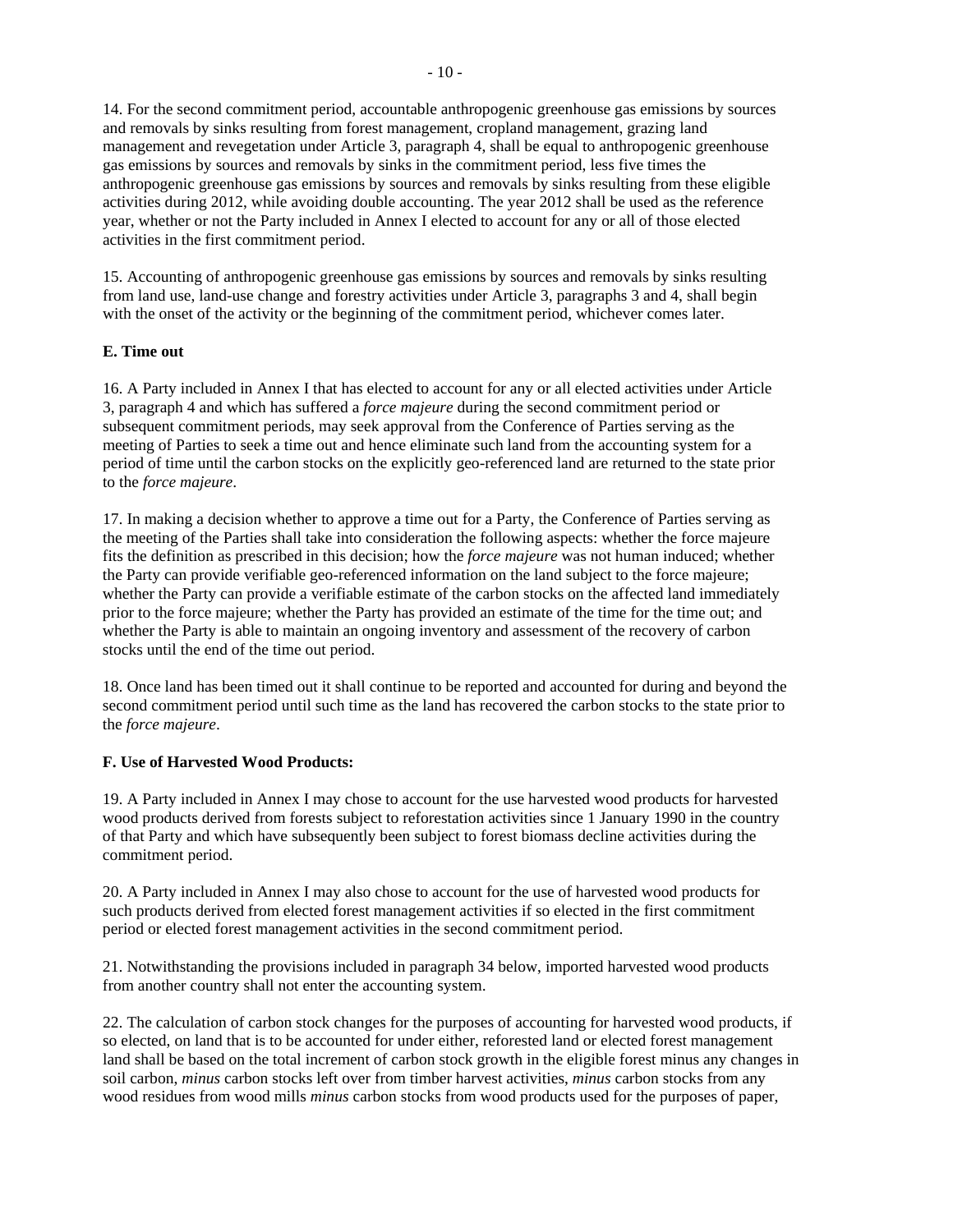wood chips or other short-lived wood products, *minus* a carbon release estimate of harvested wood products produced and then destroyed during the commitment period *times* a conversion factor from carbon to carbon dioxide equivalent.

23. Harvested wood products derived from deforestation shall be accounted for on the basis that all carbon biomass deforested is considered to have oxidised in the year when the deforestation took place and shall been accounted for as an emission. All other biomass emissions, such as loss of soil carbon, human induced fires etc., associated with the deforestation activity, shall be accounted for as an emission.

24. Once a harvested wood product leaves the country of Party included in Annex I where the forest product was originally grown, the carbon stocks included in such a product shall be accounted for as an emission.

# **G. Article 12**

25. The eligibility of land use, land-use change and forestry project activities under Article 12 is limited to afforestation and reforestation.

26. For the second commitment period, the total additions to a Party's assigned amount resulting from afforestation and reforestation project activities under Article 12 shall not exceed one per cent of base year emissions of that Party, times five.

27. For afforestation and reforestation project activities to be eligible under Article 12 the land must be unforested in 1990 and remain unforested until the start of the second commitment period. Land that did not contain forest on 31 December 1989 and which has subsequently been allowed to revegetate or reforest prior to the start of the second commitment period and subsequently devegetated or deforested prior to the second commitment period shall not be eligible under Article 12.

28. Land that was natural grassland or shrubland in 1990 shall not be eligible under Article 12.

29. Accounting for afforestation and reforestation project activities under Article 12 as described in decision 19/CP.9 shall apply, *mutatis mutandis*, for the second and subsequent commitment periods.

### **H. General**

30. Each Party included in Annex I shall, for the purposes of applying the definition of "forest" as contained in paragraph 1 (a) above, select a single minimum tree crown cover value between 10 and 30 per cent, a single minimum land area value between 0.05 and 1 hectare and a single minimum tree height value between 2 and 5 metres. The selection of a Party shall be fixed for the duration of the first and subsequent commitment periods. The selection shall be included as an integral part of its report to enable the calculation of its assigned amount pursuant to Article 3, paragraphs 7 and 8, in accordance with decision 19/CP.7, and shall include the values for tree crown cover, tree height and the minimum land area. Each Party shall justify in its reporting that such values are consistent with the information that has historically been reported to the Food and Agriculture Organization of the United Nations or other international bodies, and if they differ, explain why and how such values were chosen.

31. Once land is accounted for under Article 3, paragraphs 3 and 4, all anthropogenic greenhouse gas emissions by sources from, and removals by sinks on this land must be accounted for throughout subsequent and contiguous commitment periods.

32. National inventory systems under Article 5, paragraph 1, shall ensure that areas of land subject to land use, land-use change and forestry activities under Article 3, paragraphs 3 and 4, are identifiable, and information about these areas should be provided by each Party included in Annex I in their national inventories in accordance with Article 7. Such information will be reviewed in accordance with Article 8.